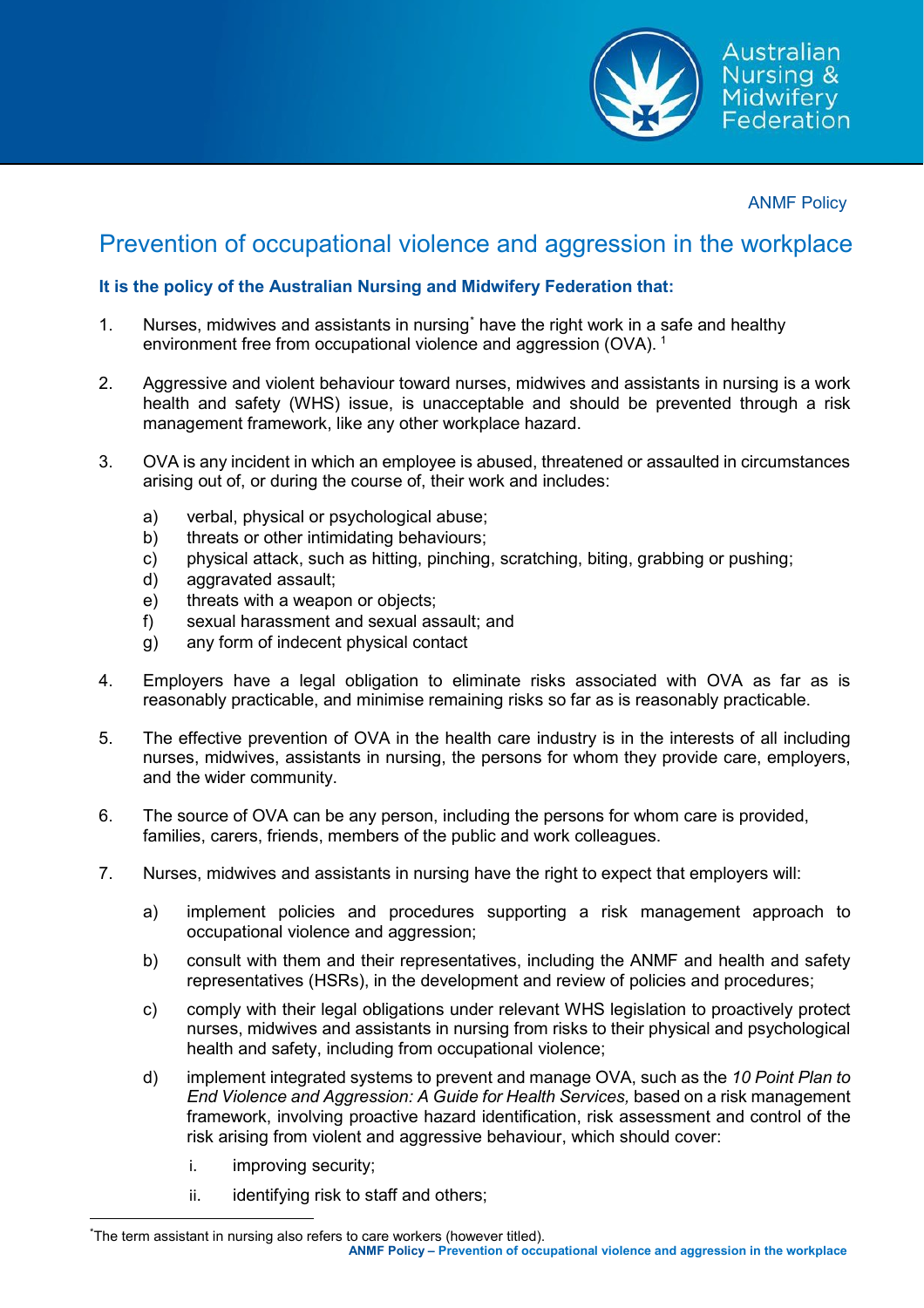

Australian Nursing & Midwiferv Federation

ANMF Policy

- iii. including family in the development of patient care plans;
- iv. requiring reporting, investigation and action;
- v. preventing violence through workplace design;
- vi. providing education and training;
- vii. integrating legislation, policies and procedures;
- viii. providing post incident support;
- ix. applying anti-violence approach across all health disciplines; and
- x. empowering staff to expect a safe workplace

This must include the development of clinical and treatment protocols to eliminate risks or reduce risks where elimination is not possible;

- e) undertake comprehensive WHS risk assessments for all individuals where the risk of OVA is identified. WHS risk assessments are distinct from clinical risk assessments. The focus of a clinical plan is the patient and the treatment of their health condition, whereas the focus of a risk management plan is on the people around the patient and outlines preventative and contingency actions to minimise the risk of serious harm to others;
- f) provide a secure and safe physical environment, including buildings, grounds and car parks, in line with principles of crime prevention by design through such measures as:
	- i. minimising public access points;
	- ii. designing, refurbishing, renovating and retrofitting workplaces to prevent and minimise violence;
	- iii. implementing systems for staff to screen visitors;
	- iv. providing safe furniture and fittings;
	- v. designing appropriate reception and waiting areas;
	- vi. providing appropriately trained security personnel;
	- vii. conducting regular security audits of health services, including regularly maintained security equipment; and
	- viii. designing appropriate facilities for admission and provision of care, including for those persons with potentially challenging behaviours.
- g) prevent working in isolation or external to the facility wherever possible, and if elimination of this recognised risk is not possible, develop and implement safe systems of work as per risk assessment in consultation with staff that are supported by policies and procedures for nurses, midwives and assistants in nursing working in isolation to reduce risk so far as is reasonably practicable including by conducting risk assessments prior to staff working in isolation, and providing appropriate duress arrangements
- h) provide sufficient staffing levels and skills mix to ensure the safety and security of nurses, midwives, assistants in nursing and the persons for whom they provide care;
- i) provide information, training and education to nursing and midwifery staff on workplace policies and procedures, including capacity to respond to incidents, specific dementia/delirium training, measures to prevent and control risks of OVA, and to respond to, de-escalate and defuse situations;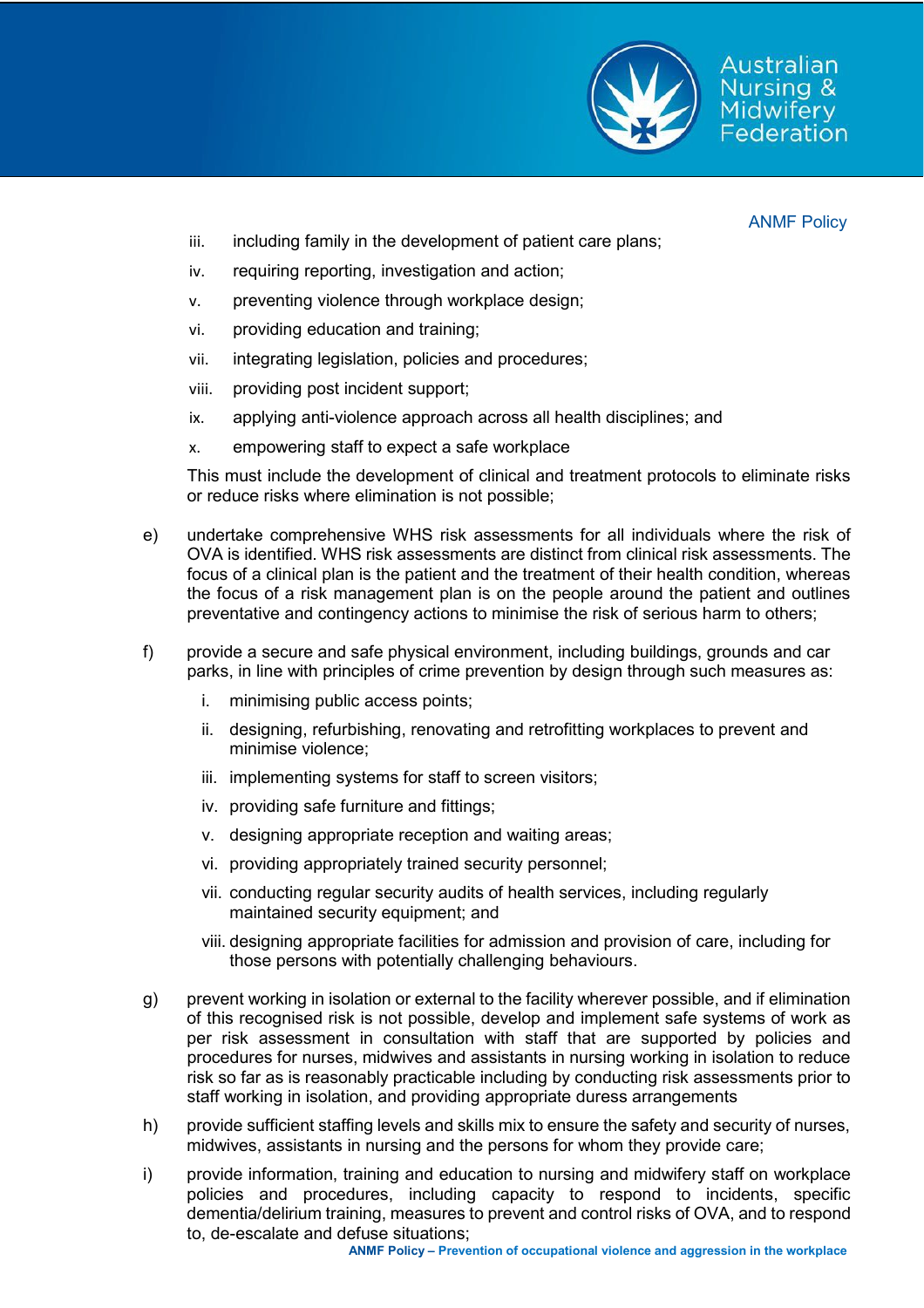

## ANMF Policy

- j) provide equipment for summoning assistance in an emergency, for example duress alarms, mobile or satellite telephones or pagers for nurses, midwives and assistants in nursing working within and outside a health facility, noting that:
	- i. more than one type of equipment may be necessary;
	- ii. mobile phones are generally not sufficient as it is not always possible to access a phone and place a call in the middle of an aggressive/violent incident; and
	- iii. equipment chosen must take into account such matters as telecommunications black spots.
- k) develop and implement an alert system for individuals known to be violent and/or aggressive;
- l) provide adequate response systems to cover incidents within the facility and for nursing and midwifery staff working in external environments, taking into account matters such as the numbers of staff available to provide a response and the time and distance from external support services such as police.
- m) have procedures for the reporting, investigation and analysis of incidents which will encourage nursing and midwifery staff to report all incidents of violence and aggression;
- n) respond promptly to all reports of violence and/or aggression toward nurses, midwives and assistants in nursing;
- o) develop post-incident policies and procedures including the treatment, de-briefing, counselling and support of affected nurses, midwives and assistants in nursing;
- p) implement a hierarchy of sanctions against offenders, including measures such as verbal warnings, written warnings, contracts of acceptable behaviour, conditional visits and withdrawal of service or access to facilities as appropriate as per relevant jurisdiction enclosed land legislation (if applicable);
- q) report offences to police and pursue laying of charges and prosecutions against offenders where appropriate, and provide support to nurses, midwives and assistants in nursing to uphold their legal rights, for example, seeking intervention orders;
- r) establish and maintain specific operational policies and procedures in consultation with their own local police for managing firearms and non-firearm weapons if detected at their facility to ensure the safety of all staff, clients and visitors;
- s) develop a partnership with their local police to obtain their support and cooperation in responding to incidents at the facility when called by staff and completing necessary documentation and providing support to staff;
- t) develop procedures for risk assessment including risk analysis of individuals to identify level of risk, possible triggers and contributing factors associated with inappropriate behaviour e.g. dementia and delirium, alcohol, drugs and mental illness.
- 8. All governments should pass and enforce laws that restrict nursing and midwifery staff from being required to attend callouts alone, including in remote areas.
- 9. All governments should be required to collect and report a standardised dataset to the Commonwealth Department of Health on an annual basis. The Department should analyse data provided by governments and formulate, monitor and review national strategies and ensure adequate funding is provided for the prevention and management of OVA in health services.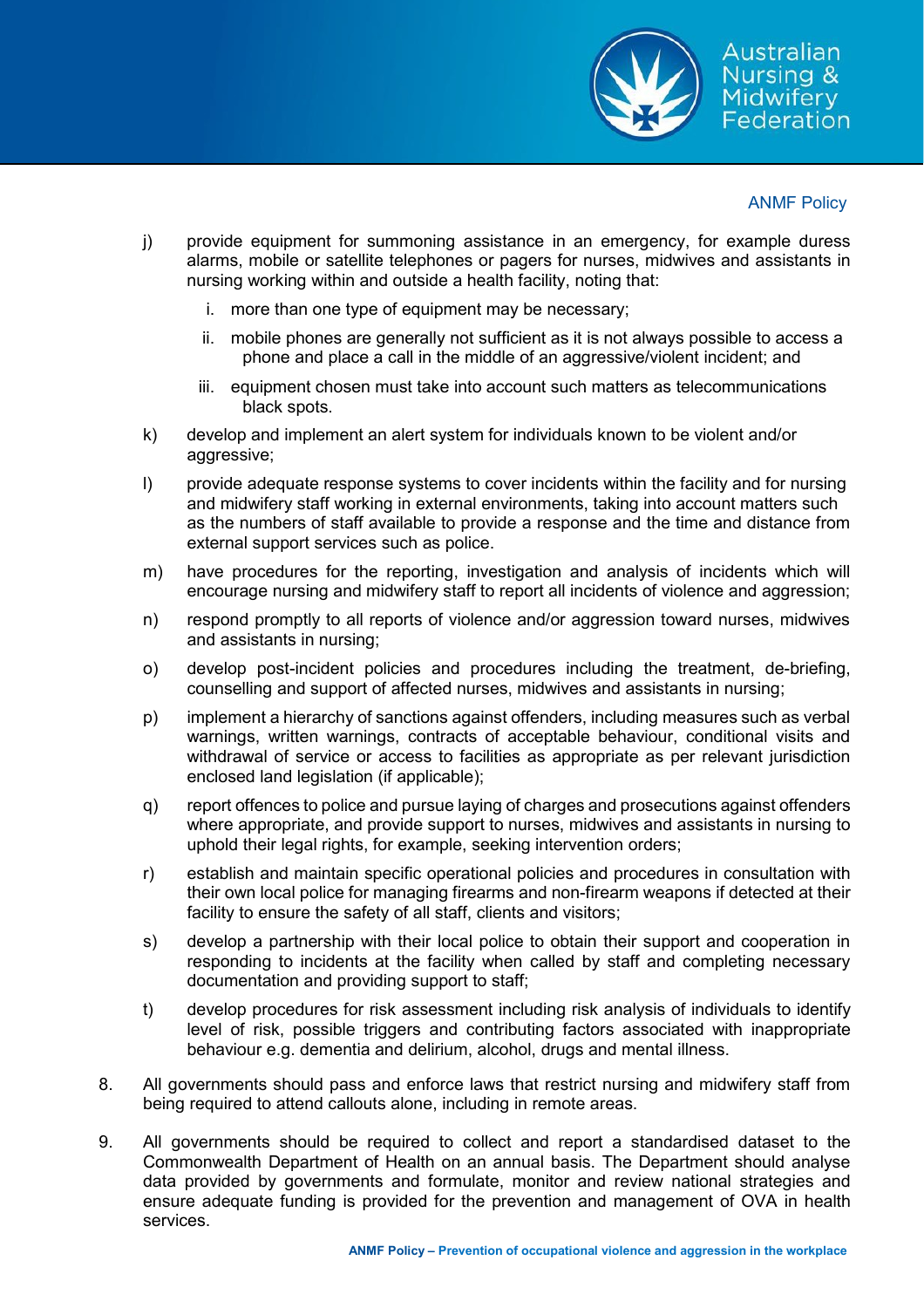

Australian Nursina & Midwiferv Federation

- 10. Nurses, midwives and assistants in nursing must report to management and document in the WHS incident management system all:
	- a) security breaches;
	- b) dangerous or potentially dangerous situations; and
	- c) incidents of violent and/or aggressive behaviour
- 11. Nursing and midwifery staff must raise with management and with their HSR or WHS committee any safety or security issues which come to their attention.
- 12. Nurses, midwives and assistants in nursing must comply with reasonable instructions including wearing of duress alarms and compliance with policies and procedures.
- 13. Nurses, midwives and assistants in nursing should participate in WHS consultation opportunities to enhance the safety of self and others.
- 14. Nursing and midwifery staff have the right to:
	- a) be treated with respect;
	- b) be consulted on matters related to management of the risk of OVA, including procedures, facility design, systems of work and equipment;
	- c) be informed of, and receive training in systems of work, policies, procedures, legal rights and responsibilities, services and resources available to assist staff to prevent and manage occupational violence and aggression;
	- d) make their own assessments of the degree of risk to themselves, and not put themselves at risk, even if directed to by their employer;
	- e) withdraw themselves to a safe area or defend themselves with the use of reasonable force if physically assaulted;
	- f) access a health professional of choice for the purpose of recovery from the effects of occupational violence and/or aggression;
	- g) report threats, abuse and assaults to the police, and to be involved in any subsequent investigations and proceedings in the justice system;
	- h) workers' compensation for any physical or psychological injury suffered as a result of occupational violence and/or aggression; and
	- i) rehabilitation and return to work programs so as to achieve the maximum possible functionality, activity and quality of life possible.

*Reviewed August 2008 Adopted by Federal Executive November 2008 Reviewed and re-endorsed May 2012 Reviewed and re-endorsed November 2015 Reviewed and re-endorsed November 2018 Reviewed and re-endorsed May 2021*